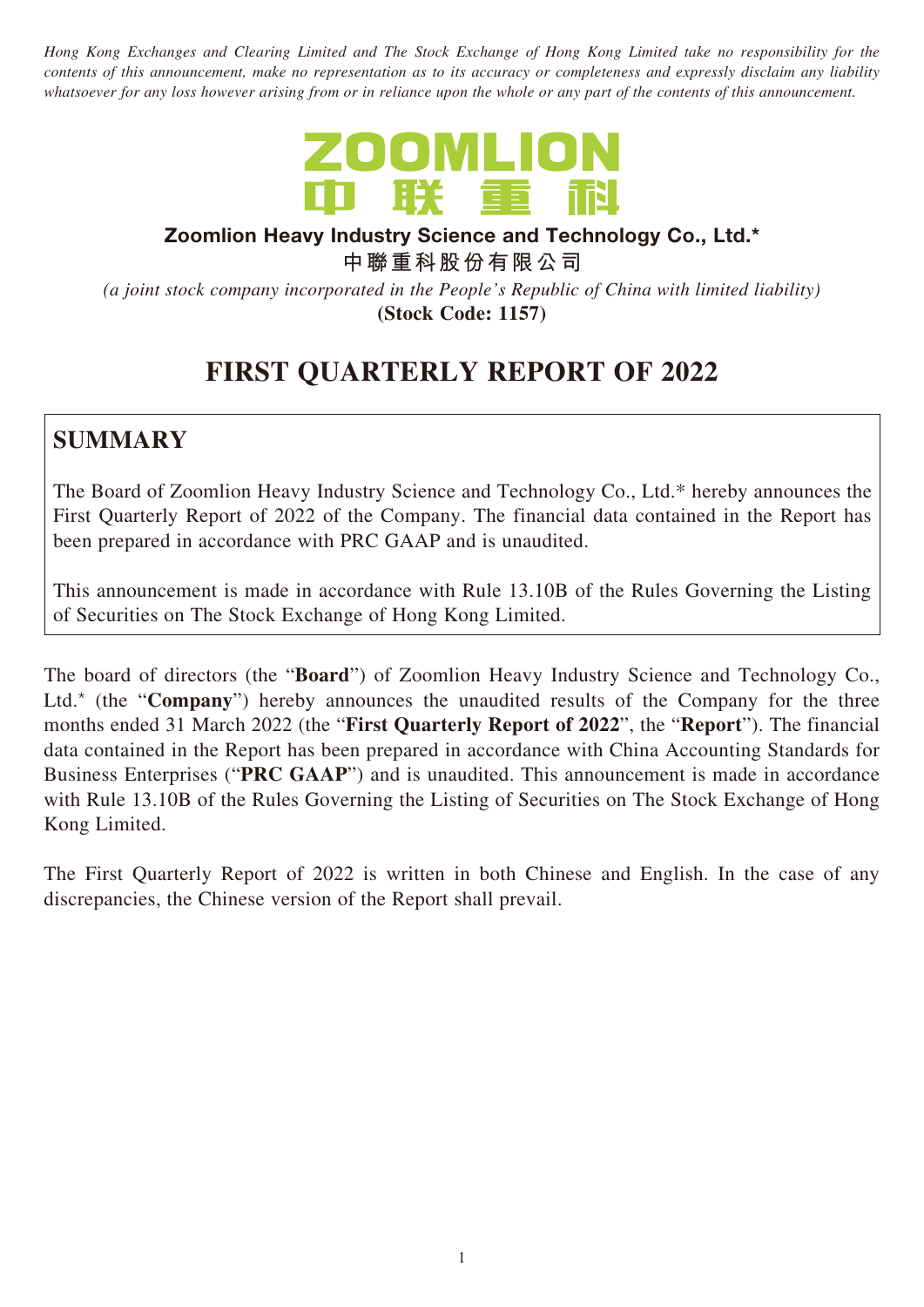# **FIRST QUARTERLY REPORT OF 2022 OF ZOOMLION HEAVY INDUSTRY SCIENCE AND TECHNOLOGY CO., LTD. \***

### **1. IMPORTANT**

- 1.1 The Board, the Supervisory Board of the Company and its directors, supervisors and senior management warrant that there are no mis-representations, misleading statements or material omissions in the Report, and they shall, individually and jointly, accept full responsibility for the truthfulness, accuracy and completeness of the contents of the Report.
- 1.2 None of the directors, supervisors and senior management declared to be unable to confirm or held objection to the truthfulness, accuracy and completeness of the Report.
- 1.3 All members of the Board attended the Board meeting in person for the review of the Report.
- 1.4 The first quarterly financial statements of the Company are unaudited.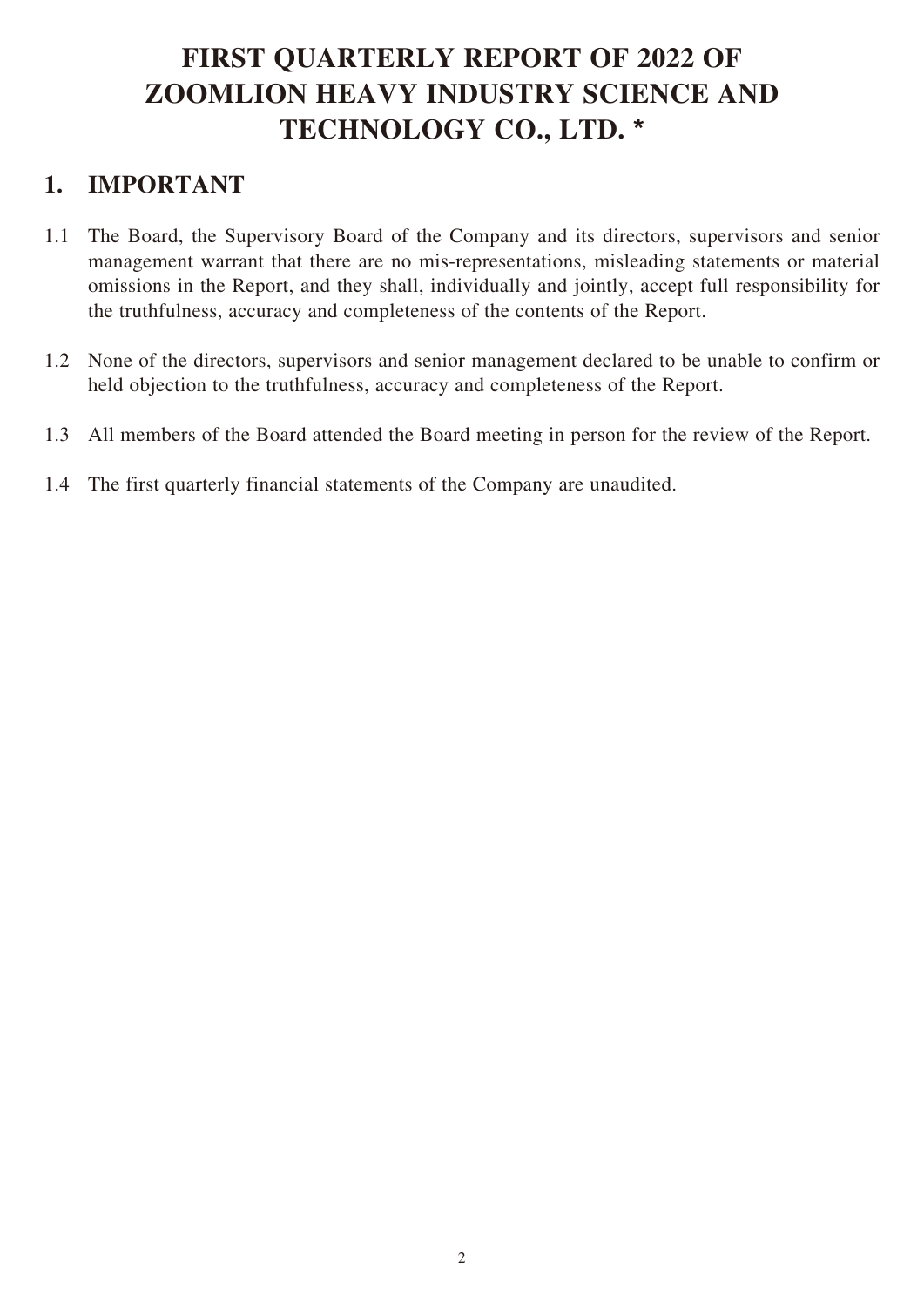## **2. CORPORATE INFORMATION**

### **2.1 Principal Financial Data and Indicators prepared in accordance with PRC GAAP**

|                                                                                                                  | <b>The Reporting</b><br>Period           | <b>Corresponding</b><br>period of last year | Unit: RMB<br>Increase/decrease<br>over corresponding<br>period of last year |
|------------------------------------------------------------------------------------------------------------------|------------------------------------------|---------------------------------------------|-----------------------------------------------------------------------------|
| Operating income                                                                                                 | 10,011,935,134.49                        | 19,049,979,659.20                           | $-47.44%$                                                                   |
| Net profit attributable to equity shareholders of<br>the Company<br>Net profit after extraordinary gain and loss | 906,366,156.05                           | 2,415,513,572.98                            | $-62.48%$                                                                   |
| attributable to equity shareholders of<br>the Company                                                            | 881,753,080.61                           | 2, 243, 286, 533. 76                        | $-60.69%$                                                                   |
| Net cash flow from operating activities                                                                          | 589,988,021.55                           | 2,660,341,321.60                            | $-77.82%$                                                                   |
| Basic earnings per share                                                                                         | 0.11                                     | 0.30                                        | $-63.33\%$                                                                  |
| Diluted earnings per share                                                                                       | 0.11                                     | 0.30                                        | $-63.33\%$                                                                  |
| Weighted average return on net assets                                                                            | 1.58%                                    | 4.66%                                       | $-3.08\%$                                                                   |
|                                                                                                                  |                                          |                                             | Change in the end<br>of the reporting<br>period as compared                 |
|                                                                                                                  | As at the end of the<br>reporting period | As at the end of<br>last year               | with the end of<br>last year                                                |
| Total assets                                                                                                     | 130, 582, 790, 575. 79                   | 122,018,160,397.82                          | 7.02%                                                                       |
| Net assets attributable to the equity shareholders<br>of the Company                                             | 57,772,678,006.09                        | 56,867,851,034.55                           | 1.59%                                                                       |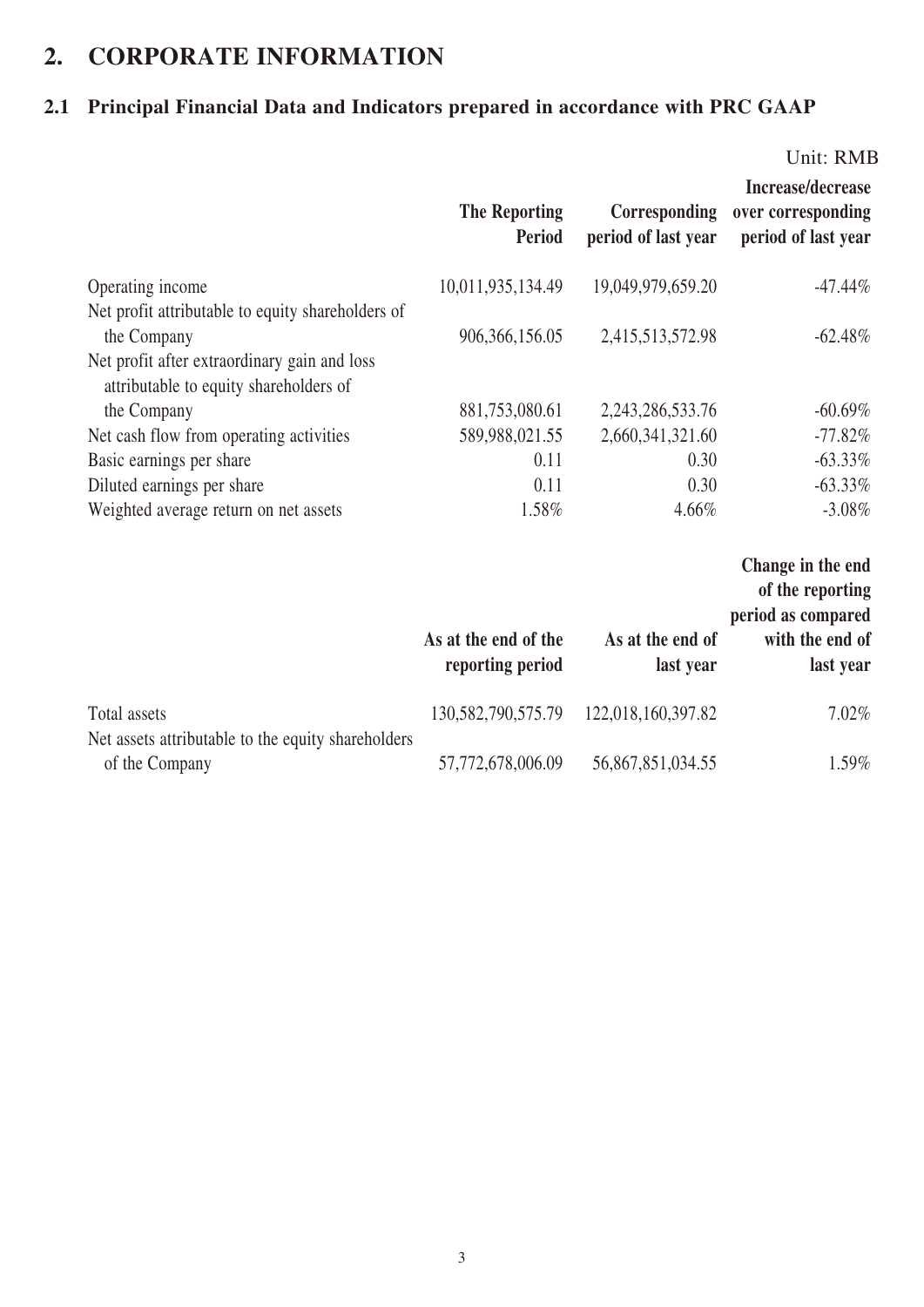**2.2 Total number of shareholders and top ten holders of shares not subject to sales restriction as at the end of the reporting period**

|                                                                        | Unit: Share |
|------------------------------------------------------------------------|-------------|
| Total number of the shareholders as at the end of the Reporting Period | 395,854     |

| Top ten shareholders                                       |                                   |                          |
|------------------------------------------------------------|-----------------------------------|--------------------------|
| Name of shareholders                                       | <b>Shareholding</b><br>percentage | Number of<br>shares held |
| <b>HKSCC NOMINEES LIMITED</b>                              | 18.19%                            | 1,578,918,761            |
| Hunan Xing Xiang Investment Holding Group Co., Ltd.        | 14.44%                            | 1,253,314,876            |
| Changsha Zoomlion and Yisheng Investment Partnership (LLP) | 7.86%                             | 682, 201, 864            |
| Zoomlion Heavy Industry Science and Technology Co., Ltd.*  | 4.50%                             | 390,449,924              |
| — Phase I Employee Stock Ownership Plan                    |                                   |                          |
| Hong Kong Securities Clearing Company Limited              | 3.58%                             | 310,777,378              |
| China Securities Finance Corporation Limited               | 2.69%                             | 233,042,928              |
| Real Smart International Limited                           | 1.94%                             | 168,635,602              |
| Urumqi Phoenix Cornerstone Equity Investment               | 1.72%                             | 148,869,223              |
| Management Limited Partnership — Maanshan                  |                                   |                          |
| Xuanyuan Cornerstone Equity Investment Partnership         |                                   |                          |
| (Limited Partnership)                                      |                                   |                          |
| Urumqi Phoenix Cornerstone Equity Investment Management    | $0.86\%$                          | 74,434,611               |
| Limited Partnership — Phoenix Cornerstone Tongli Private   |                                   |                          |
| <b>Equity Investment Fund</b>                              |                                   |                          |
| Ning Chen                                                  | $0.44\%$                          | 37,800,000               |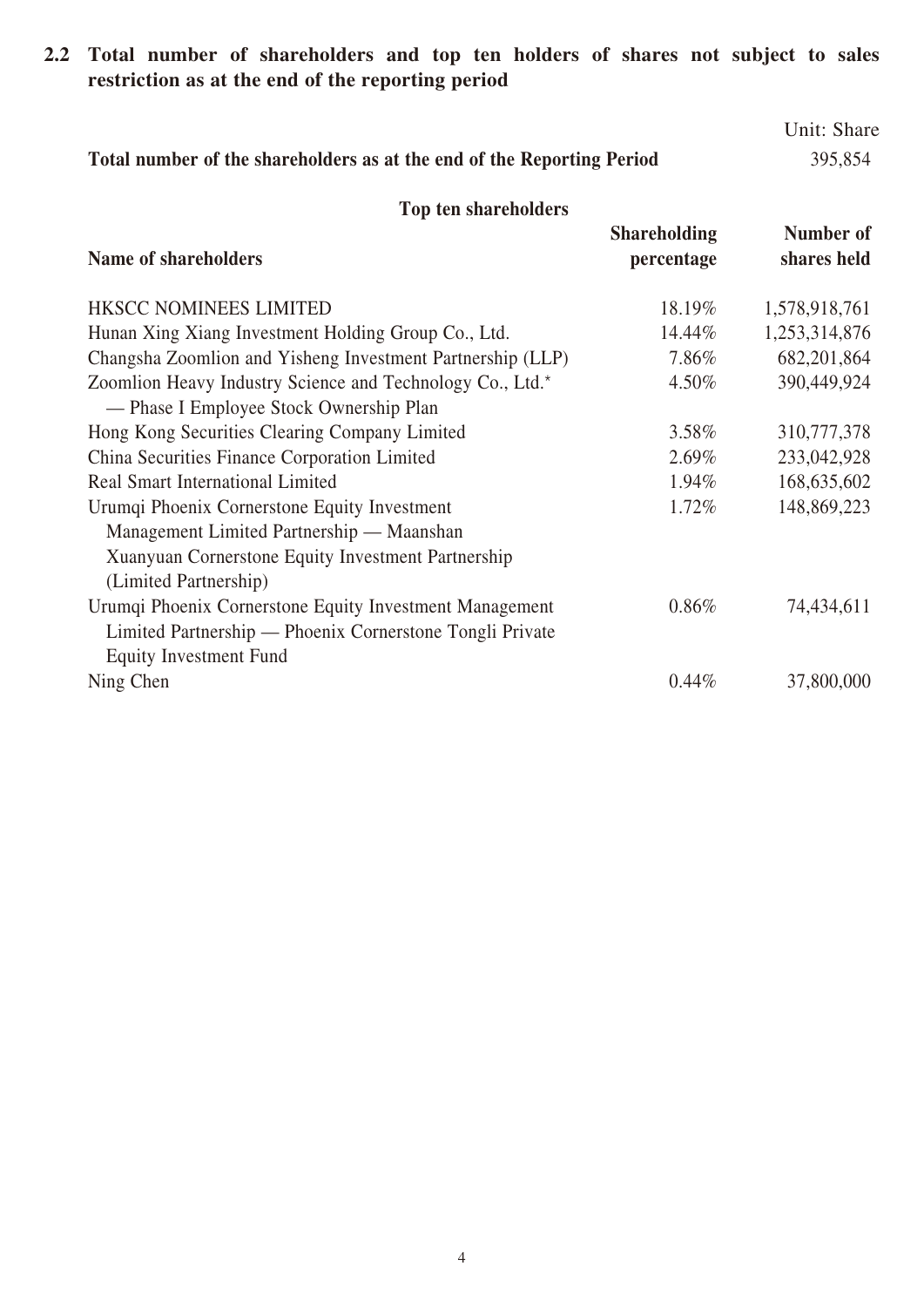### **3. Significant changes in major items of the financial statements and financial indicators and reasons (based on statements reported under PRC GAAP)**

Unit: RMB

| <b>Item</b>                          | Amount at the end<br>of the reporting<br>period | beginning of the<br>previous period | Percentage<br>of changes | <b>Reason of changes</b>                                                                               |
|--------------------------------------|-------------------------------------------------|-------------------------------------|--------------------------|--------------------------------------------------------------------------------------------------------|
| Financial assets<br>held-for-trading | 9,420,673,773.43                                | 6,407,551,656.31                    | 47.02%                   | Mainly attributable to the purchase<br>of wealth management products<br>with idle fund                 |
| Prepayments                          | 1,167,308,242.26                                | 844, 817, 600. 49                   | 38.17%                   | Mainly attributable to the increase<br>in prepayments of procurement                                   |
| Other receivables                    | 1,818,592,416.33                                | 1,243,782,421.96                    | 46.21%                   | Mainly attributable to the increase<br>in other incoming and outgoing<br>receivables                   |
| Goodwill                             | 2,539,290,620.61                                | 1,944,990,705.11                    | 30.56%                   | Mainly attributable to the increase<br>in the acquisition of shares of<br>RoadRover                    |
| Long-term deferred<br>expenditures   | 19,007,949.19                                   | 14,565,138.89                       | 30.50%                   | Mainly attributable to the increase<br>in expenses related to renovation<br>in new projects            |
| Short-term borrowings                | 6,173,755,422.41                                | 3,312,872,154.76                    | 50.13%                   | Mainly attributable to the increase<br>in short-term financing                                         |
| <b>Bill</b> payables                 | 13, 149, 547, 399. 30                           | 9,528,640,980.97                    | 50.59%                   | Mainly attributable to the increase<br>in settlement of bills                                          |
| Accrued payroll                      | 523, 334, 539. 37                               | 887,920,506.29                      | $-41.06%$                | Mainly attributable to the decrease<br>in performance bonuses granted in<br>the last year              |
| Taxes payable                        | 234,948,518.03                                  | 389,501,445.20                      | $-39.68%$                | Mainly attributable to the decrease<br>in related tax payable due to a<br>decrease in sales scale      |
| Operating income                     | 10,011,935,134.49                               | 19,049,979,659.20                   | $-47.44%$                | Mainly attributable to decrease in<br>income due to the decline in the<br>industry                     |
| Operation cost                       | 8,002,468,211.42                                | 13,874,359,690.18                   | $-42.32\%$               | Mainly attributable to decrease in<br>income due to the decline in the<br>industry                     |
| Taxes and surcharges                 | 57, 154, 317. 61                                | 86,182,696.70                       | $-33.68%$                | Mainly attributable to decrease<br>in related tax payable due to a<br>decrease in income               |
| Selling expenses                     | 498, 474, 788. 55                               | 1,053,191,771.65                    | $-52.67\%$               | Mainly attributable to the decrease<br>in selling expenses such as<br>brokerage fees related to income |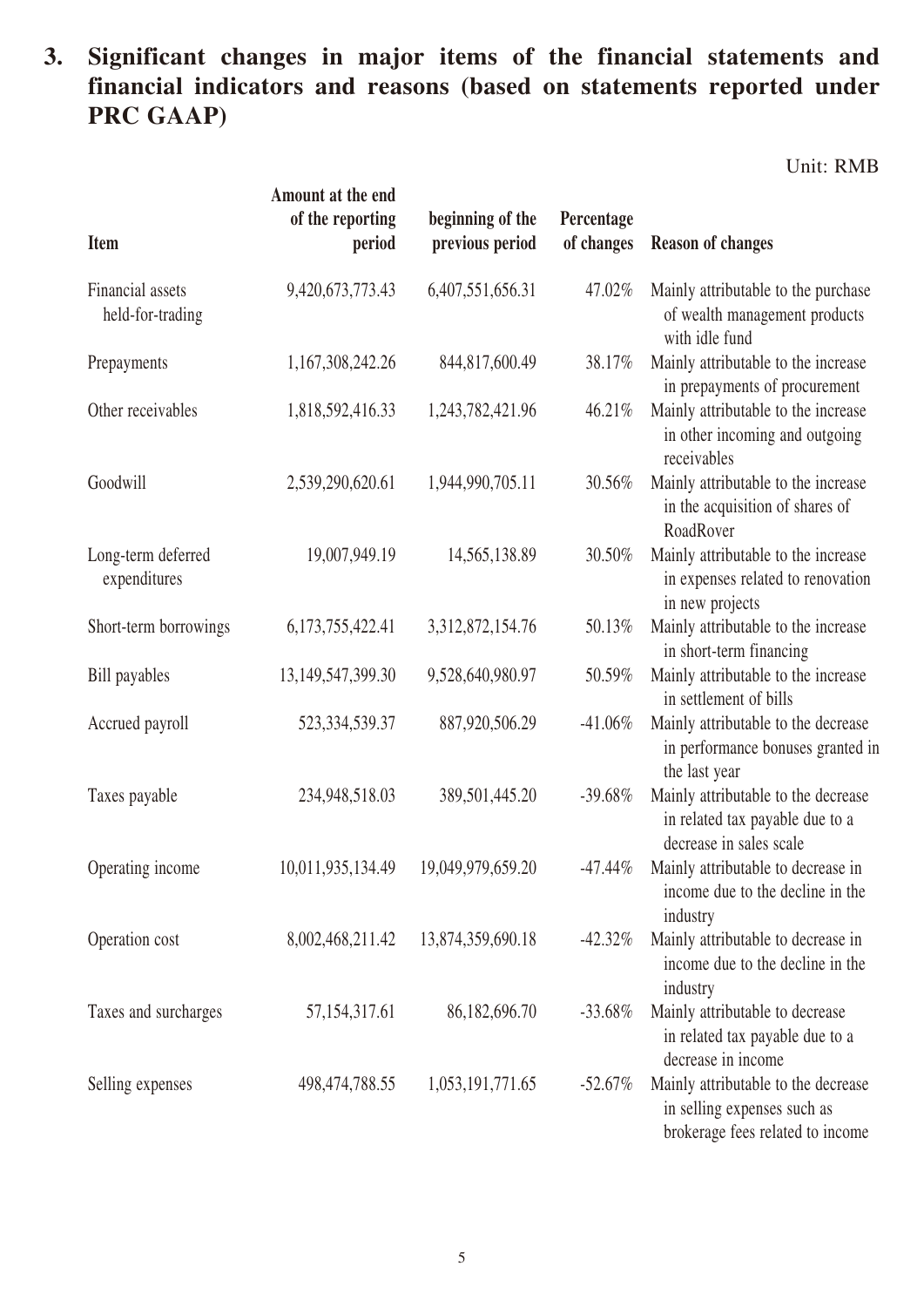| Item                                       | Amount at the end<br>of the reporting<br>period | beginning of the<br>previous period | Percentage<br>of changes | <b>Reason of changes</b>                                                                                                                             |
|--------------------------------------------|-------------------------------------------------|-------------------------------------|--------------------------|------------------------------------------------------------------------------------------------------------------------------------------------------|
| Research and development<br>expenses       | 434,069,288.93                                  | 812,099,802.40                      | $-46.55\%$               | Mainly attributable to the decrease<br>in the investment in research and<br>development                                                              |
| Financial expenses                         | $-5,771,774.85$                                 | 61,472,299.10                       | $-109.39%$               | Mainly attributable to the increase<br>in interest income                                                                                            |
| Other gains                                | 337, 795, 336. 27                               | 49,073,544.85                       | 588.35%                  | Mainly attributable to the increase<br>in government grants                                                                                          |
| Income from investment                     | 40,919,287.01                                   | 101,514,797.75                      | $-59.69%$                | Mainly attributable to the decrease<br>in the completion of wealth<br>management products                                                            |
| Gain on change in fair<br>value            | 59,210,694.83                                   | 110,763,014.03                      | $-46.54%$                | Mainly attributable to the decrease<br>in the fair value of shares                                                                                   |
| Losses on credit<br>impairment             | $-94,761,658.10$                                | $-178,716,423.08$                   | $-46.98%$                | Mainly attributable to the decrease<br>in accounts receivable and<br>the decrease in provision for<br>impairment                                     |
| Gains from asset disposal                  | 3,301,790.93                                    | 52,475,652.41                       | $-93.71%$                | Mainly attributable to the decrease<br>in assets disposal                                                                                            |
| Income tax expenses                        | 105,482,092.31                                  | 445,539,373.30                      | $-76.32%$                | Mainly attributable to the decrease<br>in taxable income                                                                                             |
| Net cash flow from<br>operating activities | 589,988,021.55                                  | 2,660,341,321.60                    | $-77.82%$                | Mainly attributable to the decrease<br>in sales return                                                                                               |
| Net cash flow from<br>investing activities | $-3,571,681,293.18$                             | -5,985,672,593.64                   |                          | Mainly attributable to the decrease<br>in the purchase of wealth<br>management products and<br>the corresponding increase in<br>procurement payments |
| Net cash flow from<br>financing activities | 4, 163, 412, 851. 91                            | 10,185,025,713.90                   | $-59.12%$                | Mainly attributable to the decrease<br>in borrowings                                                                                                 |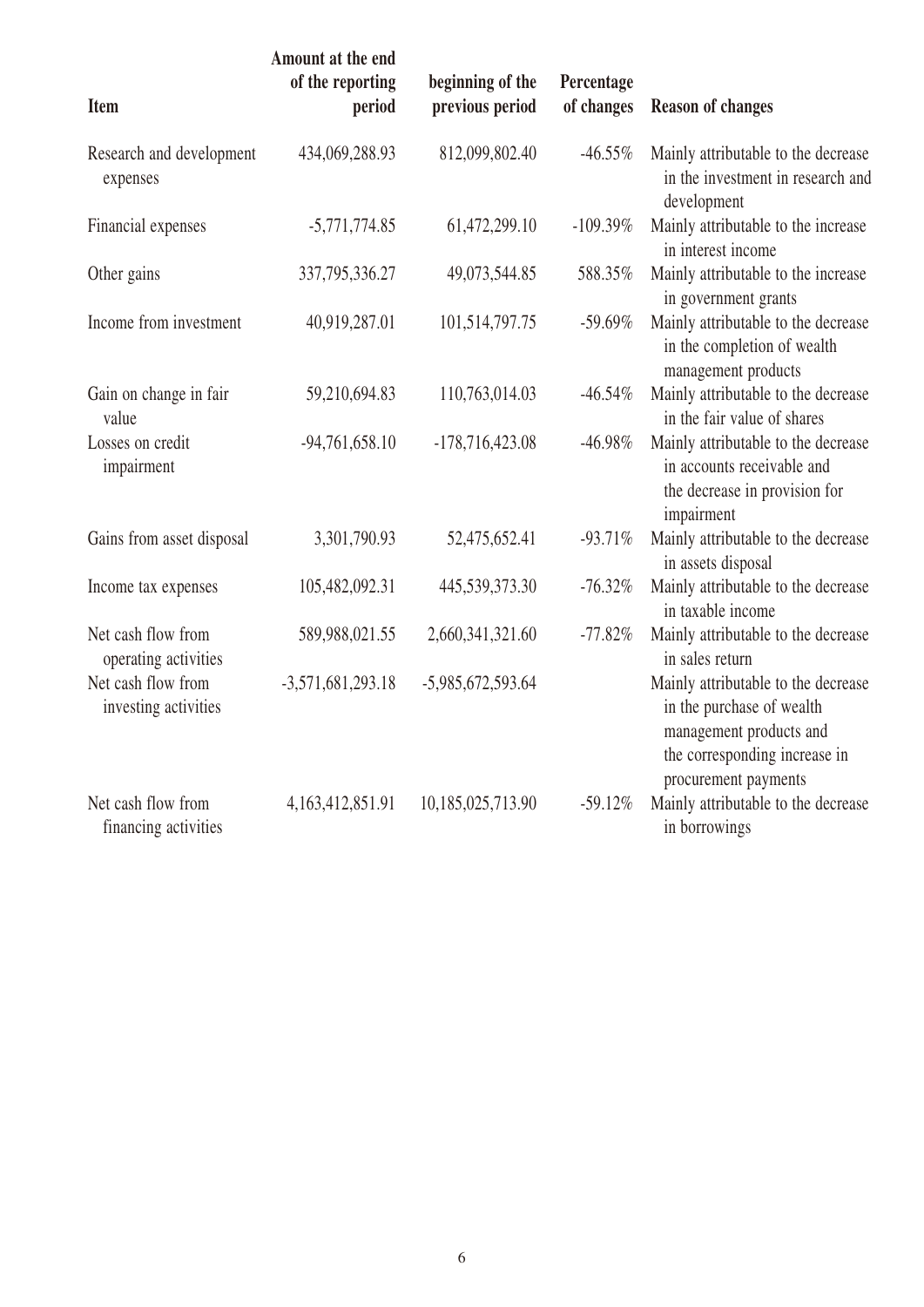## **4. APPENDIX**

#### **4.1 Consolidated Balance Sheet**

|                                               |                                               | Unit: RMB                                         |
|-----------------------------------------------|-----------------------------------------------|---------------------------------------------------|
| <b>Item</b>                                   | <b>Balance</b> at<br>the end of<br>the period | <b>Balance at</b><br>the beginning of<br>the year |
| Current assets:                               |                                               |                                                   |
| Cash and cash equivalents                     | 16,071,450,928.25                             | 15,166,953,759.11                                 |
| Balance with clearing companies               |                                               |                                                   |
| Placements with other financial institutions  |                                               |                                                   |
| Financial assets held-for-trading             | 9,420,673,773.43                              | 6,407,551,656.31                                  |
| Derivative financial assets                   |                                               |                                                   |
| <b>Bill</b> receivables                       | 425,748,718.48                                | 358,589,332.35                                    |
| Account receivables                           | 41,764,775,525.06                             | 43,026,693,281.74                                 |
| Account receivable financing                  | 1,333,975,796.73                              | 1,523,034,860.87                                  |
| Prepayments                                   | 1,167,308,242.26                              | 844,817,600.49                                    |
| Premiums receivable                           |                                               |                                                   |
| Reinsurance accounts receivable               |                                               |                                                   |
| Deposits receivable from reinsurance contract |                                               |                                                   |
| Other receivables                             | 1,818,592,416.33                              | 1,243,782,421.96                                  |
| Including: Interest receivable                | 25,414,676.41                                 | 30,413,845.39                                     |
| Dividends receivable                          |                                               |                                                   |
| Purchases of resold financial assets          |                                               |                                                   |
| Inventories                                   | 16, 374, 881, 558. 30                         | 13,501,450,039.78                                 |
| Contract assets                               | 1,914,515.00                                  |                                                   |
| Held-for-sale assets                          | 95,707.00                                     |                                                   |
| Non-current assets due within one year        | 5,040,917,217.43                              | 4,577,748,675.86                                  |
| Other current assets                          | 2,617,003,803.16                              | 2,602,857,006.38                                  |
| <b>Total current assets</b>                   | 96,037,338,201.43                             | 89,253,478,634.85                                 |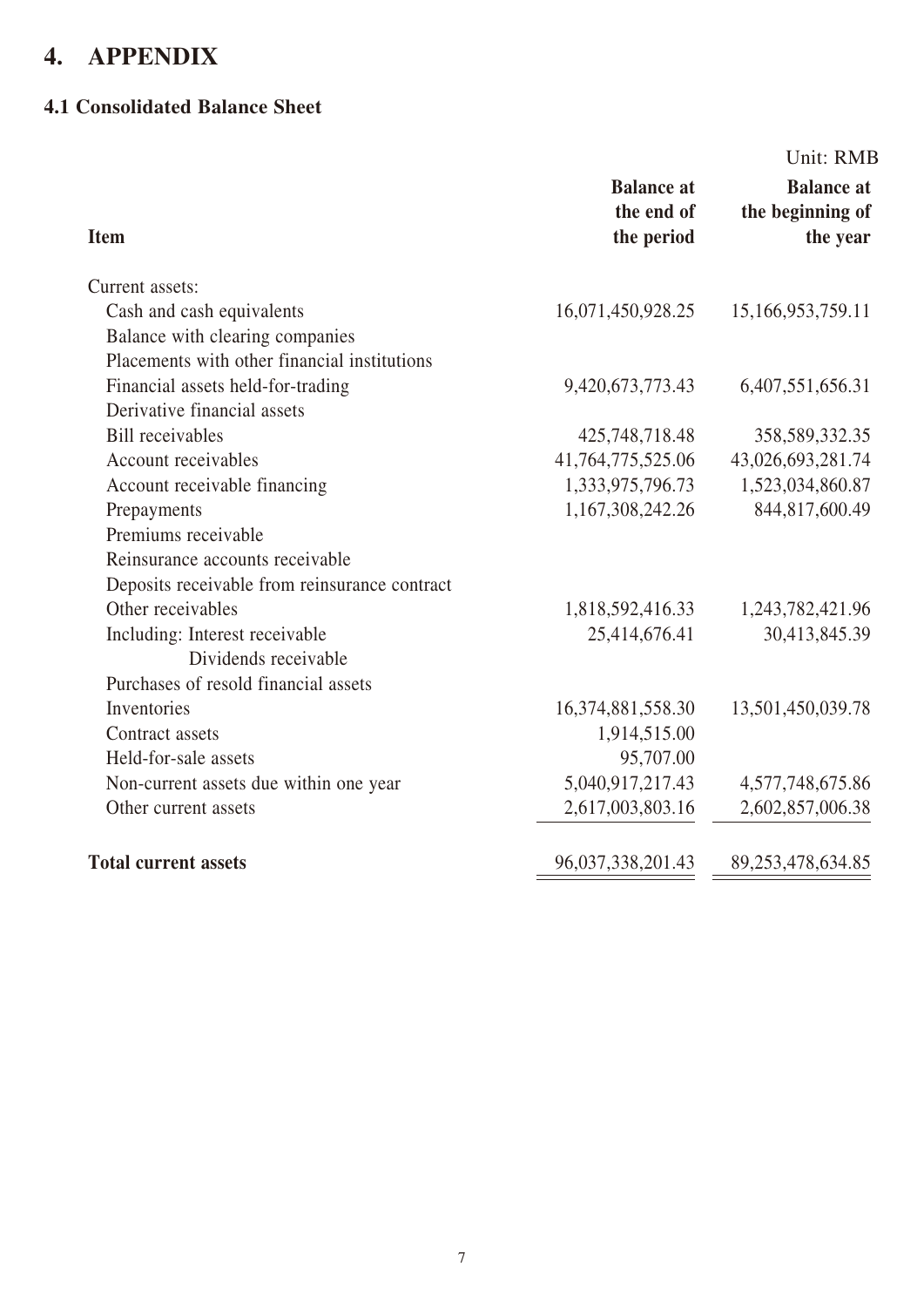| <b>Item</b>                             | <b>Balance</b> at<br>the end of<br>the period | <b>Balance</b> at<br>the beginning of<br>the year |
|-----------------------------------------|-----------------------------------------------|---------------------------------------------------|
| Non-current assets:                     |                                               |                                                   |
| Loans and advances granted              | 141,576,640.46                                | 139, 703, 279. 73                                 |
| Debt investments                        |                                               |                                                   |
| Other debt investments                  |                                               |                                                   |
| Long-term receivables                   | 7,564,120,935.58                              | 7,206,480,729.70                                  |
| Long-term equity investment             | 4,243,888,329.96                              | 4,189,559,150.66                                  |
| Investments in other equity instruments | 2,288,478,322.61                              | 2,306,296,652.65                                  |
| Other non-current financial assets      | 89,723,286.50                                 | 111,282,420.48                                    |
| Investment property                     | 153, 114, 462. 67                             |                                                   |
| <b>Fixed assets</b>                     | 6,767,789,121.28                              | 6,772,542,081.22                                  |
| Construction in progress                | 3,209,401,912.14                              | 2,523,014,566.82                                  |
| Biological assets for production        |                                               |                                                   |
| Oil and gas assets                      |                                               |                                                   |
| Right-of-use assets                     | 440,313,504.74                                | 445,056,844.05                                    |
| Intangible assets                       | 5,549,377,963.73                              | 5,471,888,499.72                                  |
| Development expenses                    | 47,667,168.12                                 | 45,990,860.02                                     |
| Goodwill                                | 2,539,290,620.61                              | 1,944,990,705.11                                  |
| Long-term deferred expenditures         | 19,007,949.19                                 | 14,565,138.89                                     |
| Deferred income tax assets              | 1,158,533,438.68                              | 1,147,935,530.38                                  |
| Other non-current assets                | 333,168,718.09                                | 445, 375, 303. 54                                 |
| <b>Total non-current assets</b>         | 34, 545, 452, 374. 36                         | 32,764,681,762.97                                 |
| <b>Total assets</b>                     | 130,582,790,575.79                            | 122,018,160,397.82                                |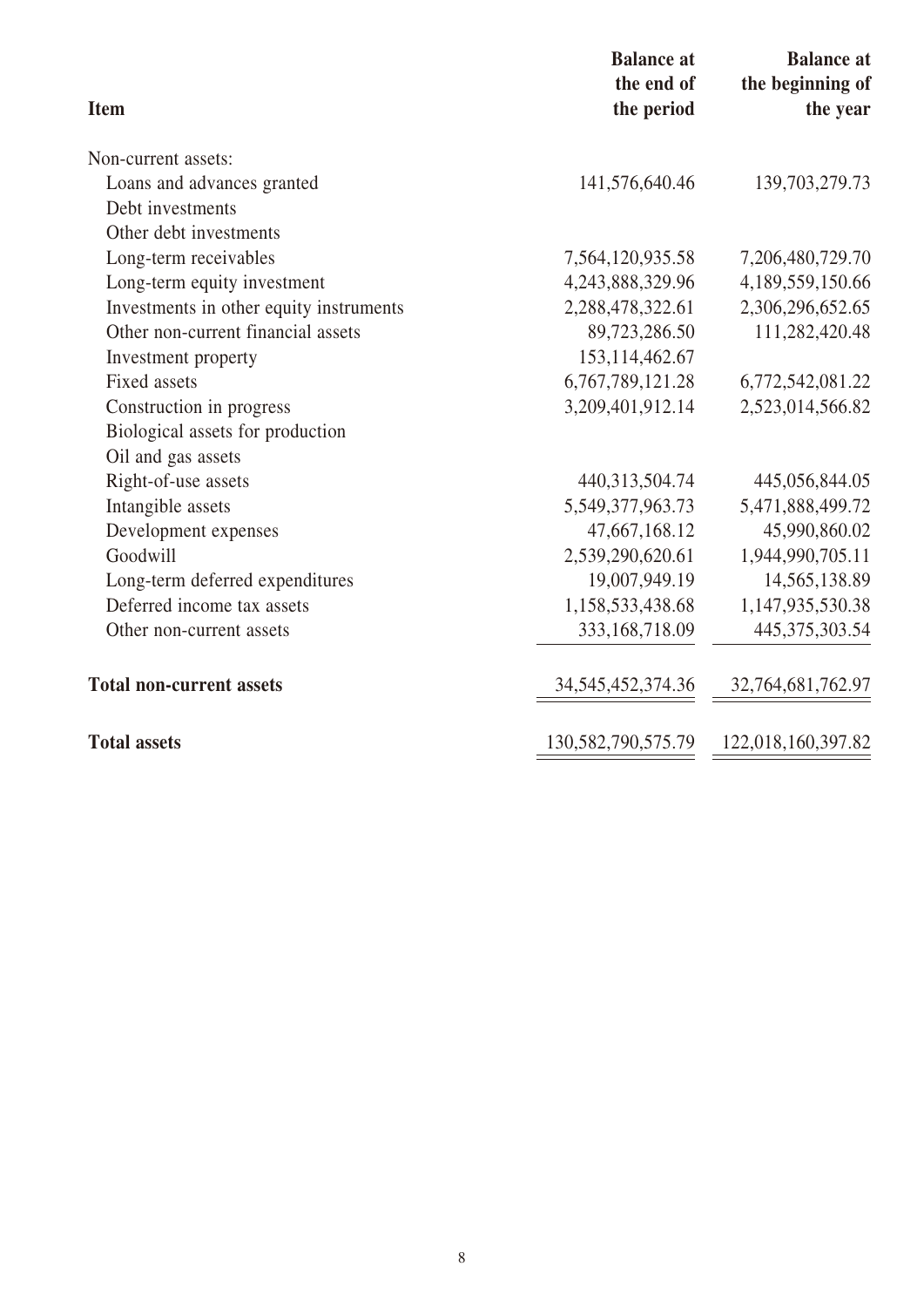| <b>Item</b>                                         | <b>Balance at</b><br>the end of<br>the period | <b>Balance</b> at<br>the beginning of<br>the year |
|-----------------------------------------------------|-----------------------------------------------|---------------------------------------------------|
| Current liabilities:                                |                                               |                                                   |
| Short-term borrowings                               | 6, 173, 755, 422. 41                          | 3, 312, 872, 154. 76                              |
| Borrowings from the Central Bank                    |                                               |                                                   |
| Capital borrowed                                    |                                               |                                                   |
| Financial liabilities held-for-trading              |                                               |                                                   |
| Derivative financial liabilities                    |                                               |                                                   |
| Bills payable                                       | 13, 149, 547, 399. 30                         | 9,528,640,980.97                                  |
| Account payable                                     | 14,301,100,262.87                             | 14,708,779,954.95                                 |
| Advances from customers                             |                                               |                                                   |
| <b>Contract liabilities</b>                         | 2,064,310,476.27                              | 1,873,714,983.72                                  |
| Funds from disposal of repurchased financial assets |                                               |                                                   |
| Deposit received and inter-bank deposit             |                                               |                                                   |
| Customer deposit for trading in securities          |                                               |                                                   |
| Customer deposits for securities underwriting       |                                               |                                                   |
| Accrued payroll                                     | 523, 334, 539. 37                             | 887,920,506.29                                    |
| Taxes payable                                       | 234,948,518.03                                | 389,501,445.20                                    |
| Other payables                                      | 3,677,858,231.86                              | 4,389,031,366.83                                  |
| Including: Interest payable                         |                                               |                                                   |
| Dividends payable                                   |                                               |                                                   |
| Handling charges and commissions payable            |                                               |                                                   |
| Reinsurance account payable                         |                                               |                                                   |
| Held-for-sale liabilities                           |                                               |                                                   |
| Non-current liabilities due within one year         | 8,130,999,758.99                              | 7,893,021,122.84                                  |
| Other current liabilities                           | 7,263,245,956.83                              | 6,688,535,760.41                                  |
| <b>Total current liabilities</b>                    | 55,519,100,565.93                             | 49,672,018,275.97                                 |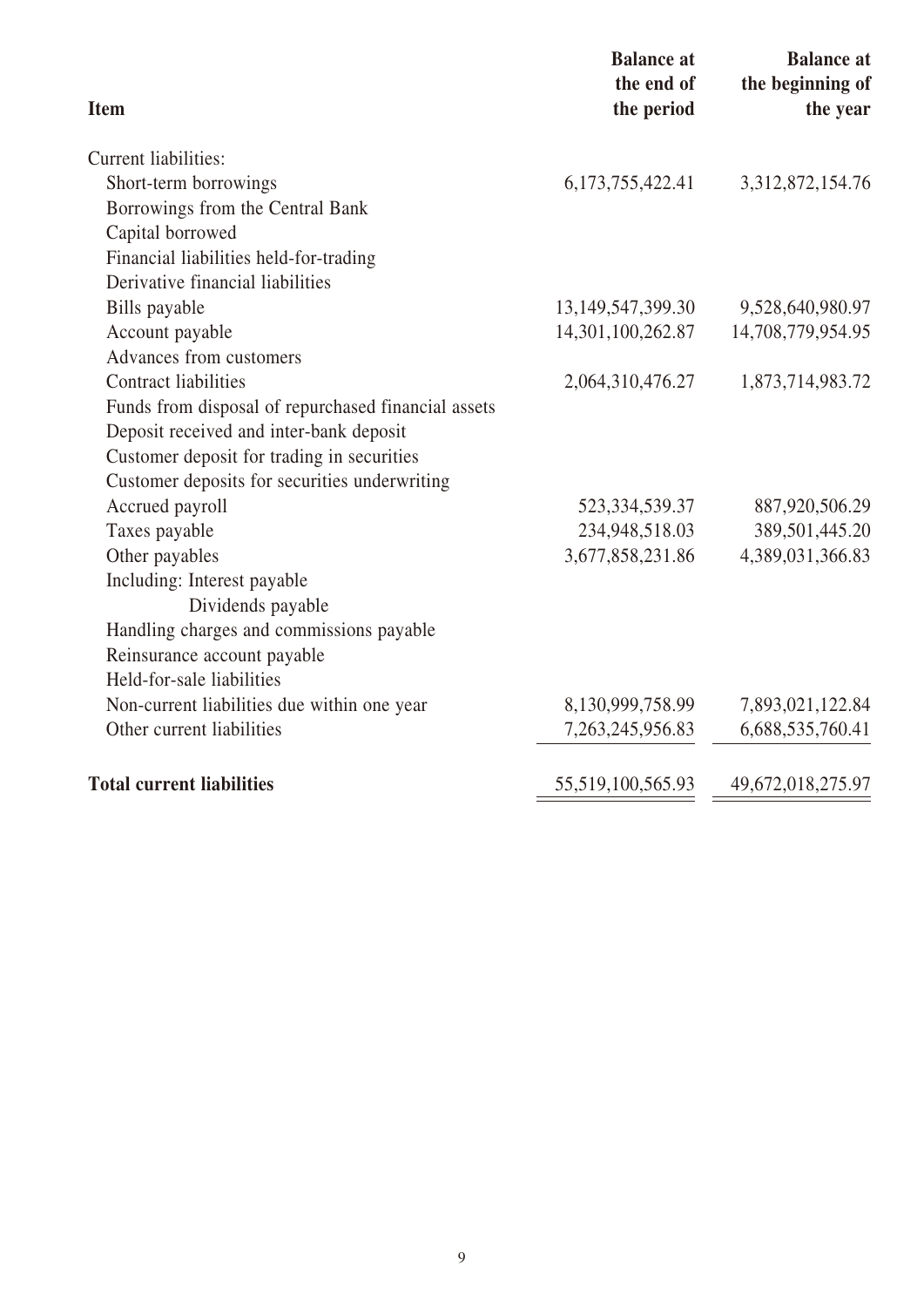| <b>Item</b>                                     | <b>Balance</b> at<br>the end of | <b>Balance</b> at<br>the beginning of |
|-------------------------------------------------|---------------------------------|---------------------------------------|
|                                                 | the period                      | the year                              |
| Non-current liabilities:                        |                                 |                                       |
| Deposits for insurance contract                 |                                 |                                       |
| Long-term borrowings                            | 6, 331, 578, 381. 13            | 4,902,232,197.63                      |
| Bonds payable                                   | 2,935,006,228.84                | 2,991,765,848.09                      |
| Including: Preference shares                    |                                 |                                       |
| Perpetual bonds                                 |                                 |                                       |
| Lease liabilities                               | 337,639,660.06                  | 320, 219, 402. 10                     |
| Long-term payables                              | 665, 369, 419.53                | 664,055,668.85                        |
| Long-term accrued payroll                       |                                 |                                       |
| <b>Accrued liabilities</b>                      | 7,302,402.85                    |                                       |
| Deferred income                                 | 1,211,103,993.78                | 1,199,875,683.61                      |
| Deferred income tax liabilities                 | 436,086,893.25                  | 405,251,528.90                        |
| Other non-current liabilities                   | 3,517,079,783.30                | 3,565,575,642.06                      |
| <b>Total non-current liabilities</b>            | 15,441,166,762.74               | 14,048,975,971.24                     |
| <b>Total liabilities</b>                        | 70,960,267,328.67               | 63,720,994,247.21                     |
| Owners' equity:                                 |                                 |                                       |
| Share capital                                   | 8,677,992,236.00                | 8,677,992,236.00                      |
| Other equity instruments                        |                                 |                                       |
| Including: Preference shares                    |                                 |                                       |
| Perpetual bonds                                 |                                 |                                       |
| Capital reserve                                 | 19,641,696,772.93               | 19,600,953,473.78                     |
| Less: Treasury shares                           |                                 |                                       |
| Other comprehensive income                      | $-1,475,137,926.38$             | $-1,460,659,399.72$                   |
| Special reserves                                | 95,690,389.00                   | 91,281,369.96                         |
| Surplus reserve                                 | 4,384,443,521.49                | 4,384,443,521.49                      |
| General risk provisions                         | 168,800,178.20                  | 168,800,178.20                        |
| Undistributed profit                            | 26,279,192,834.85               | 25,405,039,654.84                     |
| Total owners' equity attributable to the equity |                                 |                                       |
| holders of the parent company                   | 57,772,678,006.09               | 56,867,851,034.55                     |
| Minority interests                              | 1,849,845,241.03                | 1,429,315,116.06                      |
| Total owners' equity                            | 59, 622, 523, 247. 12           | 58, 297, 166, 150. 61                 |
| Total liabilities and owners' equity            | 130,582,790,575.79              | 122,018,160,397.82                    |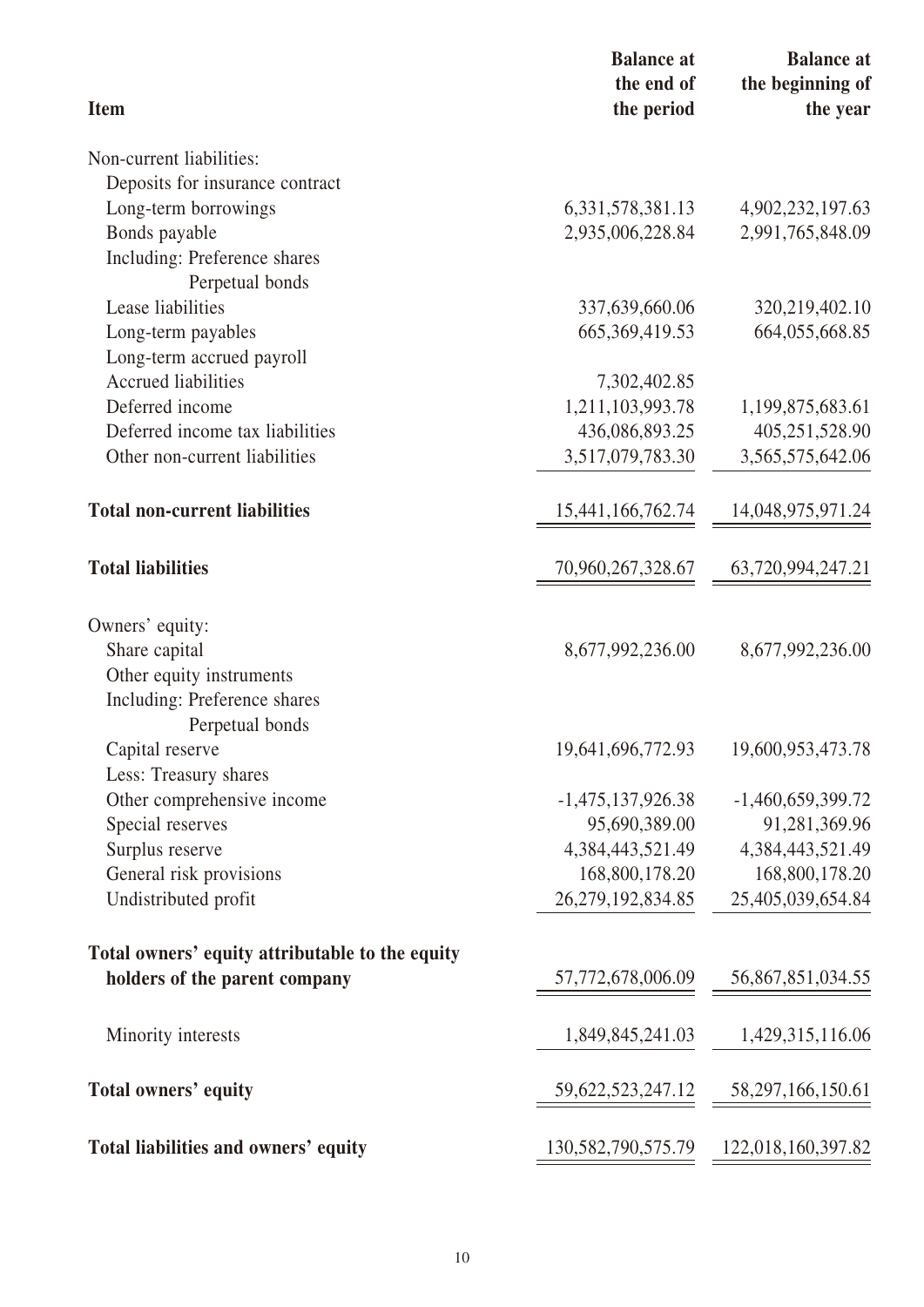#### **4.2 Consolidated Income Statement**

|             |                       |                                                  |                                            | Unit: RMB                                   |
|-------------|-----------------------|--------------------------------------------------|--------------------------------------------|---------------------------------------------|
| <b>Item</b> |                       |                                                  | <b>Amount during</b><br>the current period | <b>Amount during</b><br>the previous period |
| I.          |                       | Total operating income                           | 10,011,935,134.49                          | 19,049,979,659.20                           |
|             |                       | Including: Operating income                      | 10,011,935,134.49                          | 19,049,979,659.20                           |
|             |                       | Interest income                                  |                                            |                                             |
|             |                       | Premium received                                 |                                            |                                             |
|             |                       | Handling fee and commission income               |                                            |                                             |
| $\prod$ .   | Total operation costs |                                                  | 9,322,371,683.88                           | 16,328,745,393.72                           |
|             |                       | Including: Operation cost                        | 8,002,468,211.42                           | 13,874,359,690.18                           |
|             |                       | Interest expenses                                |                                            |                                             |
|             |                       | Handling fee and commission expenses             |                                            |                                             |
|             |                       | Payment on surrenders                            |                                            |                                             |
|             |                       | Net compensation expenses                        |                                            |                                             |
|             |                       | Net provision drawn for insurance                |                                            |                                             |
|             |                       | Policy dividend expenses                         |                                            |                                             |
|             |                       | Reinsurance expenses                             |                                            |                                             |
|             |                       | Taxes and surcharges                             | 57, 154, 317. 61                           | 86,182,696.70                               |
|             |                       | Selling expenses                                 | 498, 474, 788. 55                          | 1,053,191,771.65                            |
|             |                       | Administrative expenses                          | 335,976,852.22                             | 441,439,133.69                              |
|             |                       | Research and development expenses                | 434,069,288.93                             | 812,099,802.40                              |
|             |                       | Financial expenses                               | $-5,771,774.85$                            | 61,472,299.10                               |
|             |                       | Including: Interest expenses                     | 286,622,501.99                             | 216,529,330.91                              |
|             |                       | Interest income                                  | 141,223,860.47                             | 51,688,468.40                               |
|             | Add: Other gains      |                                                  | 337, 795, 336. 27                          | 49,073,544.85                               |
|             |                       | Income from investment ("-" refers to loss)      | 40,919,287.01                              | 101,514,797.75                              |
|             |                       | Including: Investment income from associates and |                                            |                                             |
|             |                       | joint ventures                                   | 48,224,860.20                              | 42,126,999.47                               |
|             |                       | Gains from derecognition of financial            |                                            |                                             |
|             |                       | assets at amortized cost                         | $-392,961.46$                              | $-9,778,511.93$                             |
|             |                       | Exchange gains ("-" refers to loss)              |                                            |                                             |
|             |                       | Net gain on exposure hedging                     |                                            |                                             |
|             |                       | $("$ -" refers to loss)                          |                                            |                                             |
|             |                       | Gain on change in fair value                     |                                            |                                             |
|             |                       | $"$ refers to loss)                              | 59,210,694.83                              | 110,763,014.03                              |
|             |                       | Losses on credit impairment                      |                                            |                                             |
|             |                       | $"$ refers to loss)                              | $-94,761,658.10$                           | $-178,716,423.08$                           |
|             |                       | Impairment losses on assets                      |                                            |                                             |
|             |                       | $("$ -" refers to loss)                          | $-9,820,013.98$                            |                                             |
|             |                       | Gains from asset disposal                        |                                            |                                             |
|             |                       | ("-" refers to loss)                             | 3,301,790.93                               | 52,475,652.41                               |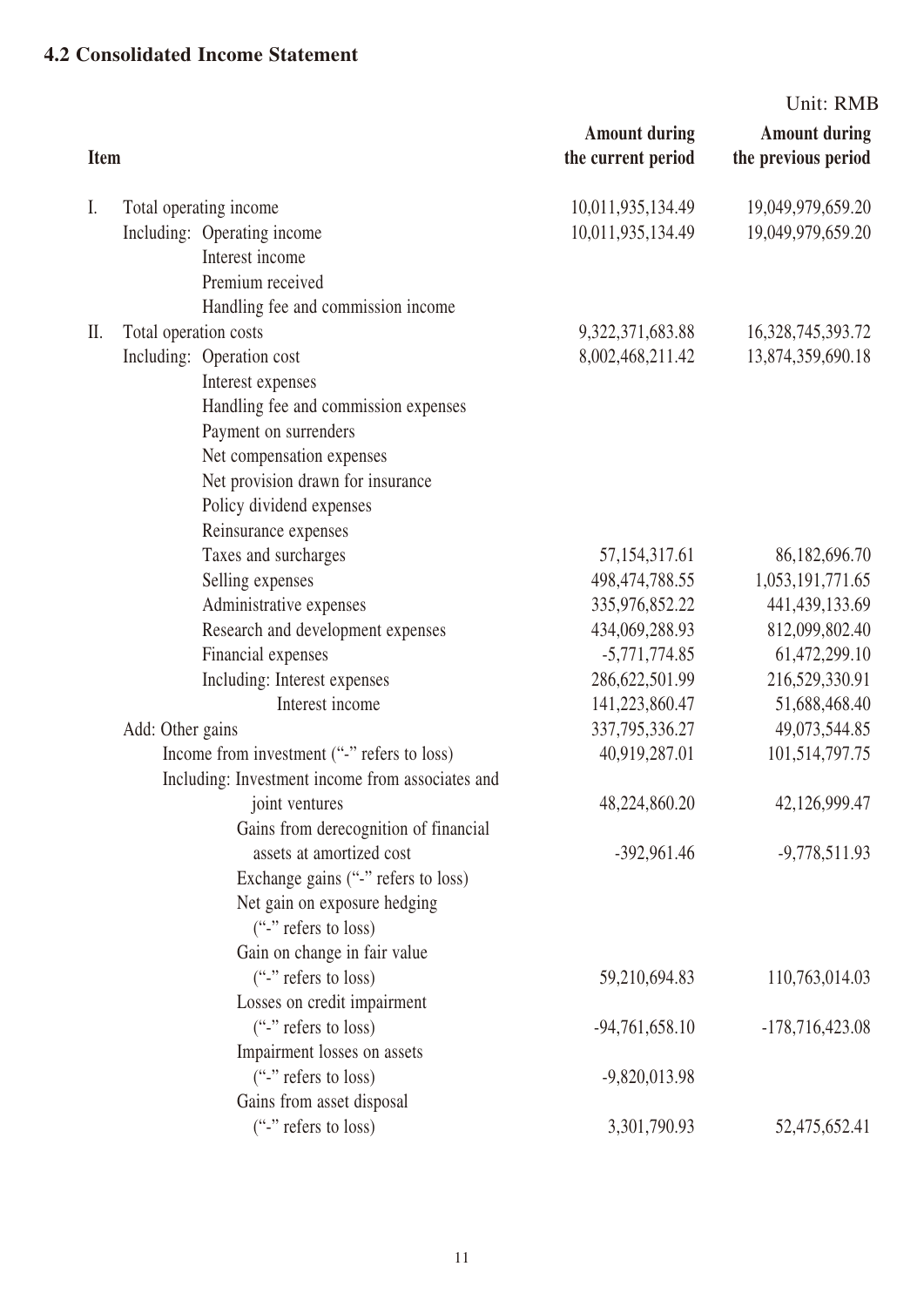|             |                                                          | <b>Amount during</b> | <b>Amount during</b> |
|-------------|----------------------------------------------------------|----------------------|----------------------|
| <b>Item</b> |                                                          | the current period   | the previous period  |
| Ш.          | Operating profits ("-" refers to loss)                   | 1,026,208,887.57     | 2,856,344,851.44     |
|             | Add: Non-operating profits                               | 27,965,742.53        | 23,436,286.31        |
|             | Less: Non-operating expenses                             | 12,638,189.17        | 9,543,163.10         |
| IV.         | Total profits ("-" refers to total loss)                 | 1,041,536,440.93     | 2,870,237,974.65     |
|             | Less: Income tax expenses                                | 105,482,092.31       | 445,539,373.30       |
| V.          | Net profits ("-" refers to net loss)                     | 936,054,348.62       | 2,424,698,601.35     |
|             | (I) Classified by operation continuity                   |                      |                      |
|             | 1. Net profits from continuing activities                |                      |                      |
|             | ("-" refers to net loss)                                 | 936,054,348.62       | 2,424,698,601.35     |
|             | 2. Net profits from discontinuing activities             |                      |                      |
|             | ("-" refers to net loss)                                 |                      |                      |
|             | Classified by ownership<br>(II)                          |                      |                      |
|             | 1. Net profits attributable to owners                    |                      |                      |
|             | of the parent company                                    | 906, 366, 156.05     | 2,415,513,572.98     |
|             | 2. Net profits attributable to minority interests        | 29,688,192.57        | 9,185,028.37         |
| VI.         | Net amount of other comprehensive income after tax       | $-46,691,502.70$     | -97,804,806.65       |
|             | Net amount of other comprehensive income after tax       |                      |                      |
|             | attributable to owners of the parent company             | $-46,691,502.70$     | $-97,804,806.65$     |
|             | Other comprehensive income not to be reclassified<br>(I) |                      |                      |
|             | into profit or loss subsequently                         | $-19,354,793.41$     | 15,158,100.04        |
|             | 1. Change in re-measurement of defined benefit plans     |                      |                      |
|             | 2. Other comprehensive income that may not be            |                      |                      |
|             | reclassified to profit or loss under equity method       |                      |                      |
|             | 3. Change in fair value of investments in other          |                      |                      |
|             | equity instruments                                       | $-19,354,793.41$     | 15,158,100.04        |
|             | 4. Change in fair value of own credit risk               |                      |                      |
|             | 5. Others                                                |                      |                      |
|             | Other comprehensive income to be reclassified<br>(II)    |                      |                      |
|             | into profit or loss subsequently                         | $-27,336,709.29$     | $-112,962,906.69$    |
|             | 1. Other comprehensive income that may be                |                      |                      |
|             | reclassified to profit or loss under equity method       |                      |                      |
|             | 2. Change in fair value of other debt investments        |                      |                      |
|             | 3. Amount included in other comprehensive income         |                      |                      |
|             | on reclassification of financial assets                  |                      |                      |
|             | 4. Credit impairment provisions of other debt            |                      |                      |
|             | investments                                              |                      |                      |
|             | 5. Cash flows hedging reserve                            |                      |                      |
|             | 6. Exchange differences from translation of              |                      |                      |
|             | financial statements                                     | $-27,336,709.29$     | -112,962,906.69      |
|             | 7. Others                                                |                      |                      |
|             | Net amount of other comprehensive income after tax       |                      |                      |
|             | attributable to minority shareholders                    |                      |                      |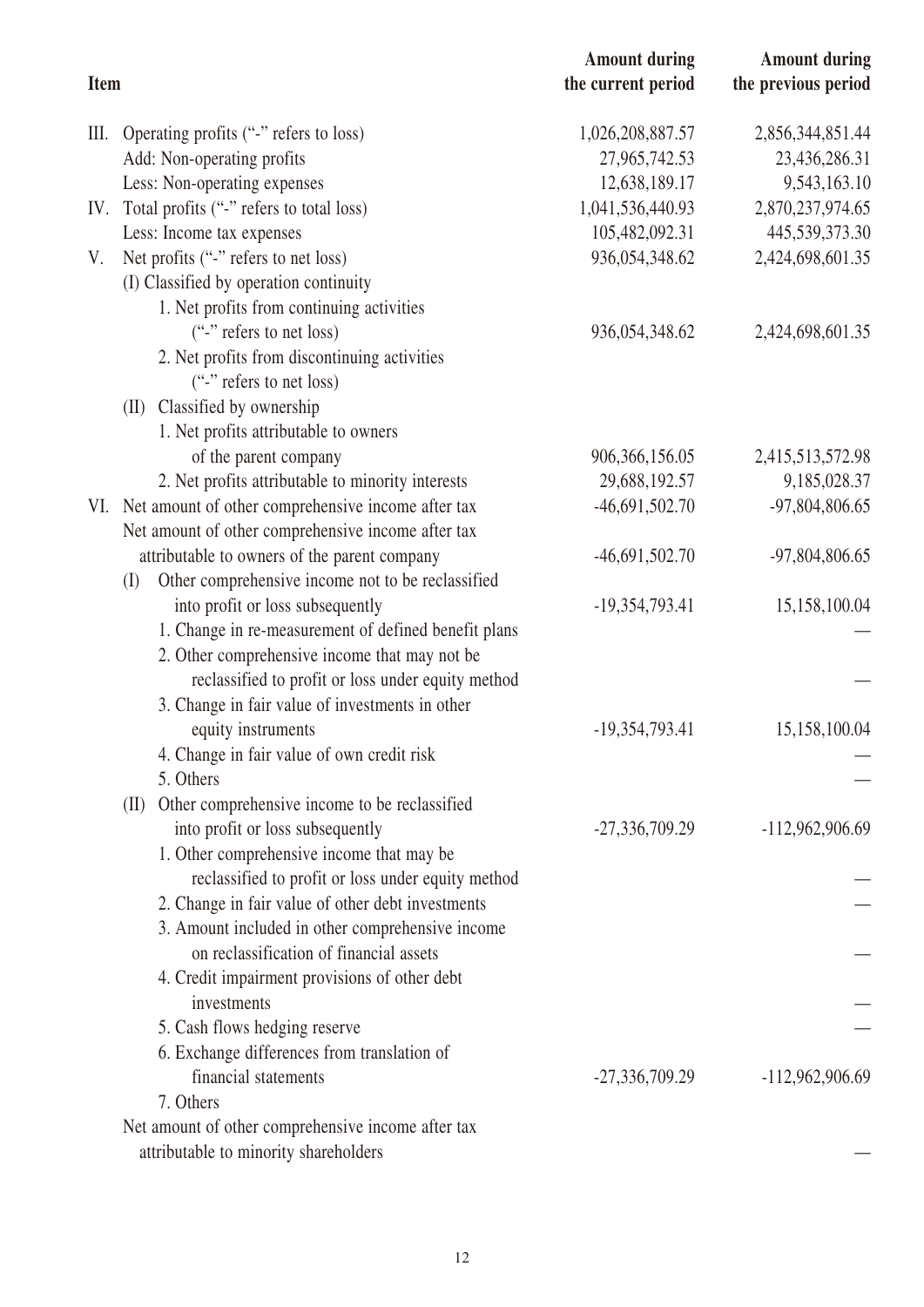| <b>Amount during</b><br>the current period | <b>Amount during</b><br>the previous period |
|--------------------------------------------|---------------------------------------------|
| 889, 362, 845. 92                          | 2,326,893,794.70                            |
|                                            |                                             |
| 859, 674, 653. 35                          | 2,317,708,766.33                            |
|                                            |                                             |
| 29,688,192.57                              | 9,185,028.37                                |
|                                            |                                             |
| 0.11                                       | 0.30                                        |
| 0.11                                       | 0.30                                        |
|                                            |                                             |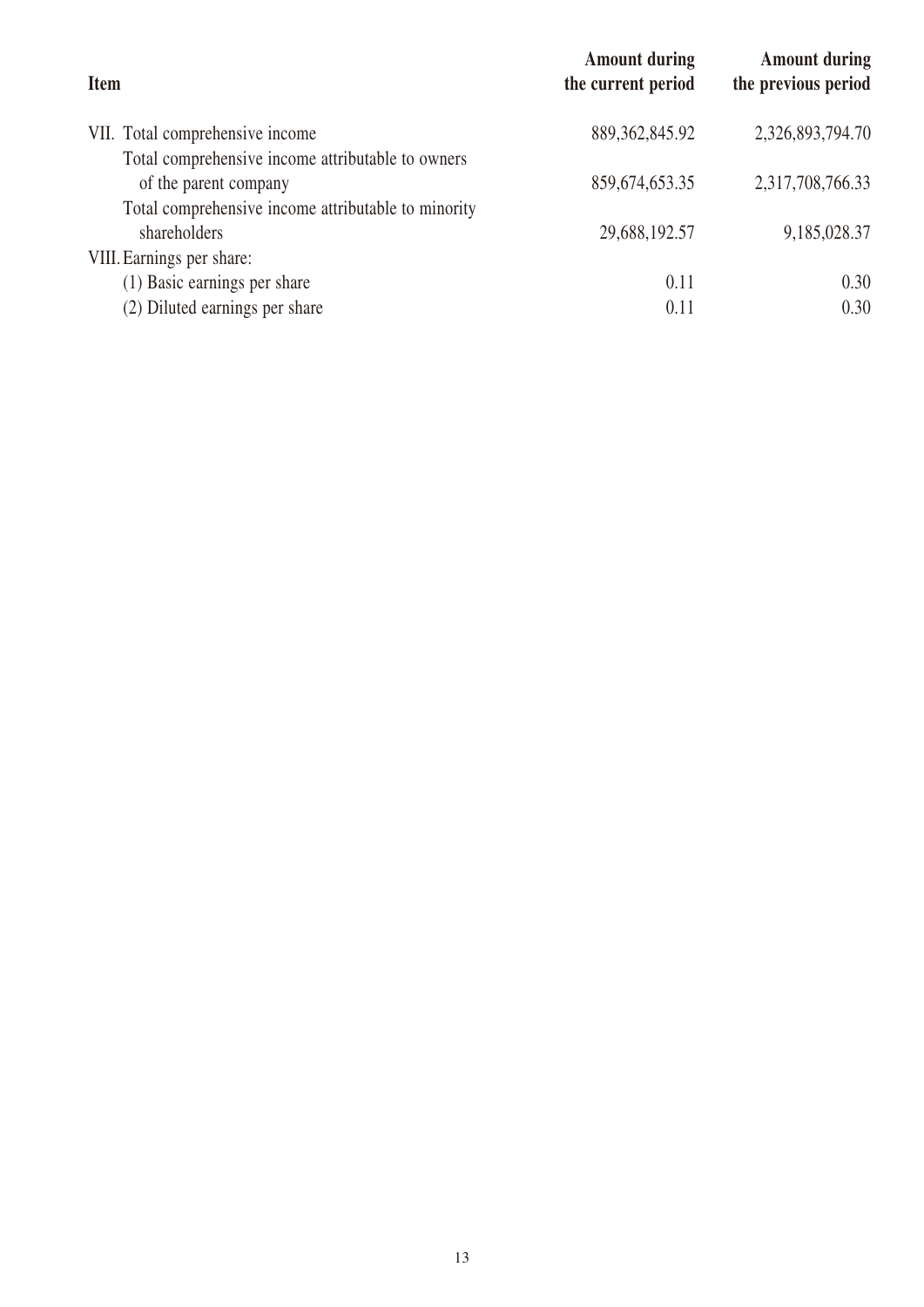#### **4.3 Consolidated Cash Flow Statement**

| <b>Amount during</b><br><b>Amount during</b><br>the previous period<br><b>Item</b><br>the current period<br>Cash flow from operating activities:<br>I.<br>Cash received from selling goods and providing services<br>11,776,066,915.07<br>18,676,407,631.25<br>Net increase in customer bank deposits and due to banks<br>and other financial institutions<br>78,497,825.73<br>Net increase in borrowings from the Central Bank<br>Net increase in placements from other financial institutions<br>Cash received from original insurance contract premiums<br>Net cash received from reinsurance business<br>Net increase in policy holder deposits and investments funds<br>Cash received from interest, handling fees and commissions<br>Net increase in capital borrowed<br>Net increase in income from repurchase business<br>Net cash received from securities brokerage deposits<br>Refunds of taxes received<br>171,639,745.36<br>38,295,116.90<br>422,909,431.99<br>Cash received relating to other operating activities<br>322,311,298.60<br>Sub-total of cash inflow from operating activities<br>12,348,515,784.76<br>19, 137, 612, 180. 14<br>Cash paid for purchasing goods and receiving services<br>8,795,770,341.24<br>12,541,319,792.60<br>Net increase in customer loans and advances to customers<br>Net increase in placements with the Central Bank<br>and other financial institution<br>Cash paid for original insurance contract claimed<br>Net increase in capital borrowed<br>Cash paid for interest, handling fees and commissions<br>Cash paid for policy holder dividend<br>Cash paid to and for employees<br>1,320,762,659.68<br>1,115,100,377.72<br>599,884,042.99<br>Cash paid for taxes and surcharges<br>591,418,207.77<br>Cash paid relating to other operating activities<br>1,256,238,836.48<br>2,015,304,363.27<br>Sub-total of cash outflow from operating activities<br>11,758,527,763.21<br>16,477,270,858.54 |  |  | Unit: RMB |
|--------------------------------------------------------------------------------------------------------------------------------------------------------------------------------------------------------------------------------------------------------------------------------------------------------------------------------------------------------------------------------------------------------------------------------------------------------------------------------------------------------------------------------------------------------------------------------------------------------------------------------------------------------------------------------------------------------------------------------------------------------------------------------------------------------------------------------------------------------------------------------------------------------------------------------------------------------------------------------------------------------------------------------------------------------------------------------------------------------------------------------------------------------------------------------------------------------------------------------------------------------------------------------------------------------------------------------------------------------------------------------------------------------------------------------------------------------------------------------------------------------------------------------------------------------------------------------------------------------------------------------------------------------------------------------------------------------------------------------------------------------------------------------------------------------------------------------------------------------------------------------------------------------------------------------------------------------|--|--|-----------|
|                                                                                                                                                                                                                                                                                                                                                                                                                                                                                                                                                                                                                                                                                                                                                                                                                                                                                                                                                                                                                                                                                                                                                                                                                                                                                                                                                                                                                                                                                                                                                                                                                                                                                                                                                                                                                                                                                                                                                        |  |  |           |
|                                                                                                                                                                                                                                                                                                                                                                                                                                                                                                                                                                                                                                                                                                                                                                                                                                                                                                                                                                                                                                                                                                                                                                                                                                                                                                                                                                                                                                                                                                                                                                                                                                                                                                                                                                                                                                                                                                                                                        |  |  |           |
|                                                                                                                                                                                                                                                                                                                                                                                                                                                                                                                                                                                                                                                                                                                                                                                                                                                                                                                                                                                                                                                                                                                                                                                                                                                                                                                                                                                                                                                                                                                                                                                                                                                                                                                                                                                                                                                                                                                                                        |  |  |           |
|                                                                                                                                                                                                                                                                                                                                                                                                                                                                                                                                                                                                                                                                                                                                                                                                                                                                                                                                                                                                                                                                                                                                                                                                                                                                                                                                                                                                                                                                                                                                                                                                                                                                                                                                                                                                                                                                                                                                                        |  |  |           |
|                                                                                                                                                                                                                                                                                                                                                                                                                                                                                                                                                                                                                                                                                                                                                                                                                                                                                                                                                                                                                                                                                                                                                                                                                                                                                                                                                                                                                                                                                                                                                                                                                                                                                                                                                                                                                                                                                                                                                        |  |  |           |
|                                                                                                                                                                                                                                                                                                                                                                                                                                                                                                                                                                                                                                                                                                                                                                                                                                                                                                                                                                                                                                                                                                                                                                                                                                                                                                                                                                                                                                                                                                                                                                                                                                                                                                                                                                                                                                                                                                                                                        |  |  |           |
|                                                                                                                                                                                                                                                                                                                                                                                                                                                                                                                                                                                                                                                                                                                                                                                                                                                                                                                                                                                                                                                                                                                                                                                                                                                                                                                                                                                                                                                                                                                                                                                                                                                                                                                                                                                                                                                                                                                                                        |  |  |           |
|                                                                                                                                                                                                                                                                                                                                                                                                                                                                                                                                                                                                                                                                                                                                                                                                                                                                                                                                                                                                                                                                                                                                                                                                                                                                                                                                                                                                                                                                                                                                                                                                                                                                                                                                                                                                                                                                                                                                                        |  |  |           |
|                                                                                                                                                                                                                                                                                                                                                                                                                                                                                                                                                                                                                                                                                                                                                                                                                                                                                                                                                                                                                                                                                                                                                                                                                                                                                                                                                                                                                                                                                                                                                                                                                                                                                                                                                                                                                                                                                                                                                        |  |  |           |
|                                                                                                                                                                                                                                                                                                                                                                                                                                                                                                                                                                                                                                                                                                                                                                                                                                                                                                                                                                                                                                                                                                                                                                                                                                                                                                                                                                                                                                                                                                                                                                                                                                                                                                                                                                                                                                                                                                                                                        |  |  |           |
|                                                                                                                                                                                                                                                                                                                                                                                                                                                                                                                                                                                                                                                                                                                                                                                                                                                                                                                                                                                                                                                                                                                                                                                                                                                                                                                                                                                                                                                                                                                                                                                                                                                                                                                                                                                                                                                                                                                                                        |  |  |           |
|                                                                                                                                                                                                                                                                                                                                                                                                                                                                                                                                                                                                                                                                                                                                                                                                                                                                                                                                                                                                                                                                                                                                                                                                                                                                                                                                                                                                                                                                                                                                                                                                                                                                                                                                                                                                                                                                                                                                                        |  |  |           |
|                                                                                                                                                                                                                                                                                                                                                                                                                                                                                                                                                                                                                                                                                                                                                                                                                                                                                                                                                                                                                                                                                                                                                                                                                                                                                                                                                                                                                                                                                                                                                                                                                                                                                                                                                                                                                                                                                                                                                        |  |  |           |
|                                                                                                                                                                                                                                                                                                                                                                                                                                                                                                                                                                                                                                                                                                                                                                                                                                                                                                                                                                                                                                                                                                                                                                                                                                                                                                                                                                                                                                                                                                                                                                                                                                                                                                                                                                                                                                                                                                                                                        |  |  |           |
|                                                                                                                                                                                                                                                                                                                                                                                                                                                                                                                                                                                                                                                                                                                                                                                                                                                                                                                                                                                                                                                                                                                                                                                                                                                                                                                                                                                                                                                                                                                                                                                                                                                                                                                                                                                                                                                                                                                                                        |  |  |           |
|                                                                                                                                                                                                                                                                                                                                                                                                                                                                                                                                                                                                                                                                                                                                                                                                                                                                                                                                                                                                                                                                                                                                                                                                                                                                                                                                                                                                                                                                                                                                                                                                                                                                                                                                                                                                                                                                                                                                                        |  |  |           |
|                                                                                                                                                                                                                                                                                                                                                                                                                                                                                                                                                                                                                                                                                                                                                                                                                                                                                                                                                                                                                                                                                                                                                                                                                                                                                                                                                                                                                                                                                                                                                                                                                                                                                                                                                                                                                                                                                                                                                        |  |  |           |
|                                                                                                                                                                                                                                                                                                                                                                                                                                                                                                                                                                                                                                                                                                                                                                                                                                                                                                                                                                                                                                                                                                                                                                                                                                                                                                                                                                                                                                                                                                                                                                                                                                                                                                                                                                                                                                                                                                                                                        |  |  |           |
|                                                                                                                                                                                                                                                                                                                                                                                                                                                                                                                                                                                                                                                                                                                                                                                                                                                                                                                                                                                                                                                                                                                                                                                                                                                                                                                                                                                                                                                                                                                                                                                                                                                                                                                                                                                                                                                                                                                                                        |  |  |           |
|                                                                                                                                                                                                                                                                                                                                                                                                                                                                                                                                                                                                                                                                                                                                                                                                                                                                                                                                                                                                                                                                                                                                                                                                                                                                                                                                                                                                                                                                                                                                                                                                                                                                                                                                                                                                                                                                                                                                                        |  |  |           |
|                                                                                                                                                                                                                                                                                                                                                                                                                                                                                                                                                                                                                                                                                                                                                                                                                                                                                                                                                                                                                                                                                                                                                                                                                                                                                                                                                                                                                                                                                                                                                                                                                                                                                                                                                                                                                                                                                                                                                        |  |  |           |
|                                                                                                                                                                                                                                                                                                                                                                                                                                                                                                                                                                                                                                                                                                                                                                                                                                                                                                                                                                                                                                                                                                                                                                                                                                                                                                                                                                                                                                                                                                                                                                                                                                                                                                                                                                                                                                                                                                                                                        |  |  |           |
|                                                                                                                                                                                                                                                                                                                                                                                                                                                                                                                                                                                                                                                                                                                                                                                                                                                                                                                                                                                                                                                                                                                                                                                                                                                                                                                                                                                                                                                                                                                                                                                                                                                                                                                                                                                                                                                                                                                                                        |  |  |           |
|                                                                                                                                                                                                                                                                                                                                                                                                                                                                                                                                                                                                                                                                                                                                                                                                                                                                                                                                                                                                                                                                                                                                                                                                                                                                                                                                                                                                                                                                                                                                                                                                                                                                                                                                                                                                                                                                                                                                                        |  |  |           |
|                                                                                                                                                                                                                                                                                                                                                                                                                                                                                                                                                                                                                                                                                                                                                                                                                                                                                                                                                                                                                                                                                                                                                                                                                                                                                                                                                                                                                                                                                                                                                                                                                                                                                                                                                                                                                                                                                                                                                        |  |  |           |
|                                                                                                                                                                                                                                                                                                                                                                                                                                                                                                                                                                                                                                                                                                                                                                                                                                                                                                                                                                                                                                                                                                                                                                                                                                                                                                                                                                                                                                                                                                                                                                                                                                                                                                                                                                                                                                                                                                                                                        |  |  |           |
|                                                                                                                                                                                                                                                                                                                                                                                                                                                                                                                                                                                                                                                                                                                                                                                                                                                                                                                                                                                                                                                                                                                                                                                                                                                                                                                                                                                                                                                                                                                                                                                                                                                                                                                                                                                                                                                                                                                                                        |  |  |           |
|                                                                                                                                                                                                                                                                                                                                                                                                                                                                                                                                                                                                                                                                                                                                                                                                                                                                                                                                                                                                                                                                                                                                                                                                                                                                                                                                                                                                                                                                                                                                                                                                                                                                                                                                                                                                                                                                                                                                                        |  |  |           |
| Net cash flow from operating activities<br>2,660,341,321.60<br>589,988,021.55                                                                                                                                                                                                                                                                                                                                                                                                                                                                                                                                                                                                                                                                                                                                                                                                                                                                                                                                                                                                                                                                                                                                                                                                                                                                                                                                                                                                                                                                                                                                                                                                                                                                                                                                                                                                                                                                          |  |  |           |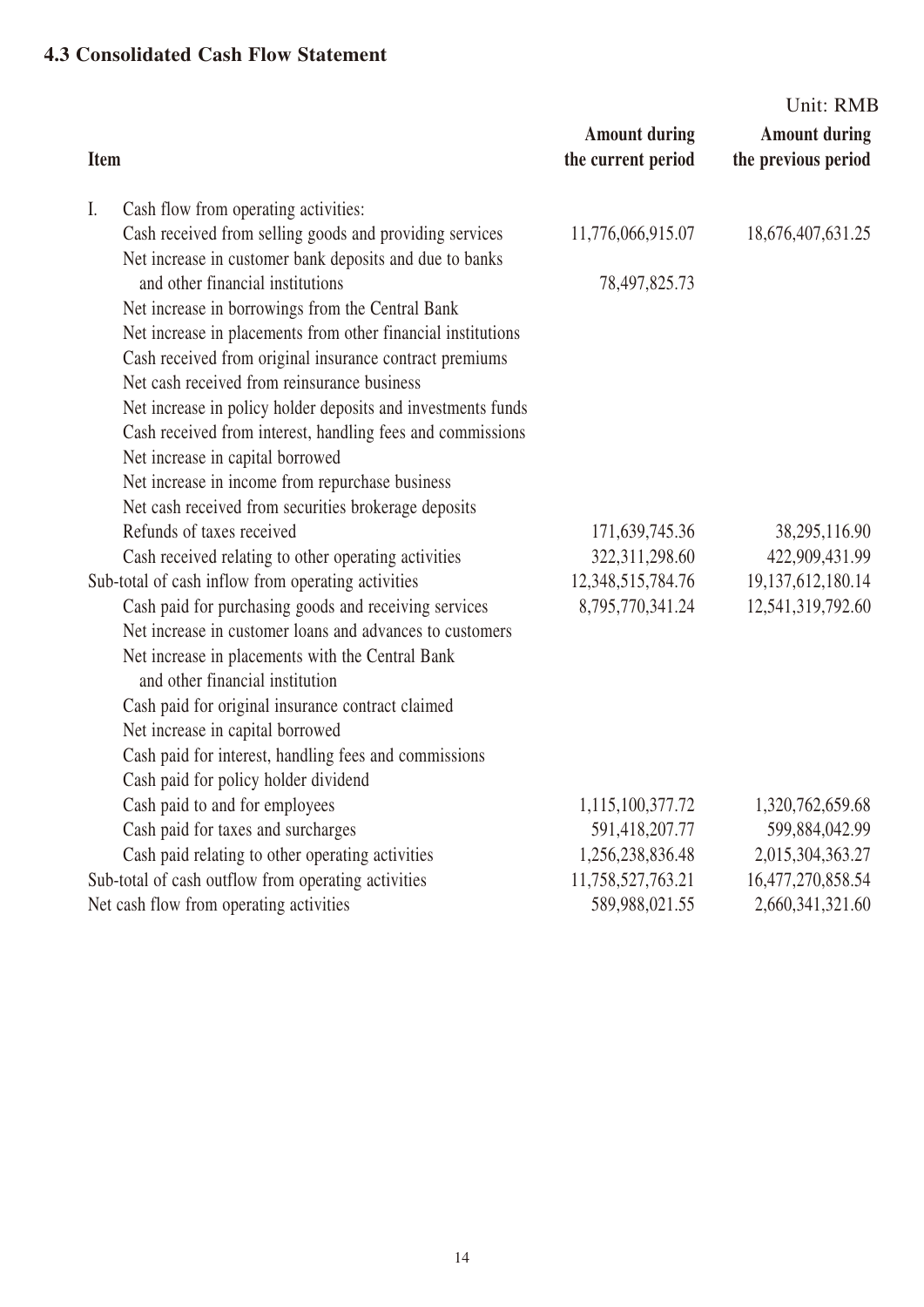|             |                                                             | <b>Amount during</b>  | <b>Amount during</b>  |
|-------------|-------------------------------------------------------------|-----------------------|-----------------------|
| <b>Item</b> |                                                             | the current period    | the previous period   |
| II.         | Cash flow from investing activities:                        |                       |                       |
|             | Cash received from disposal of investments                  | 228, 226, 655.05      | 2,233,540,352.80      |
|             | Cash received from returns on investments                   | 3,309,281.96          | 42,673,706.13         |
|             | Net cash received from disposal of fixed assets,            |                       |                       |
|             | intangible assets and other long-term assets                | 67,866,001.24         | 4,772,334.72          |
|             | Net cash received from disposal of subsidiaries and         |                       |                       |
|             | other operating business units                              |                       |                       |
|             | Cash received relating to other investing activities        | 311,402,762.57        | 250,000,000.00        |
|             | Sub-total of cash inflow from investing activities          | 610,804,700.82        | 2,530,986,393.65      |
|             | Cash paid for acquisition and construction of fixed assets, |                       |                       |
|             | intangible assets and other long-term assets                | 376,550,930.00        | 324, 257, 393.06      |
|             | Cash paid for investment                                    | 3,004,000,000.00      | 8,089,576,850.93      |
|             | Net increase in pledge loans                                |                       |                       |
|             | Net cash received from subsidiaries and other operating     |                       |                       |
|             | business units                                              | 801,935,064.00        |                       |
|             | Cash paid relating to other investing activities            |                       | 102,824,743.30        |
|             | Sub-total of cash outflow from investing activities         | 4,182,485,994.00      | 8,516,658,987.29      |
|             | Net cash flow from investing activities                     | $-3,571,681,293.18$   | -5,985,672,593.64     |
| Ш.          | Cash flow from financing activities:                        |                       |                       |
|             | Cash received from investment                               | 18,000,000.00         | 6,182,663,684.79      |
|             | Including: Cash received by subsidiaries from               |                       |                       |
|             | the investment of minority shareholders                     | 18,000,000.00         |                       |
|             | Cash received from borrowings                               | 4,622,814,598.10      | 18,090,887,725.01     |
|             | Cash received related to other financing activities         |                       | 51,823,809.42         |
|             | Sub-total of cash inflow from financing activities          | 4,640,814,598.10      | 24, 325, 375, 219. 22 |
|             | Cash paid for repaying debts                                | 344,248,129.05        | 13,970,510,604.34     |
|             | Cash paid for distributing dividends and profits and        |                       |                       |
|             | interest repayment                                          | 133, 153, 617. 14     | 121,439,419.11        |
|             | Including: Dividends and profits paid by subsidiaries       |                       |                       |
|             | to minority shareholders                                    | 9,514,382.91          | 18,684,000.00         |
|             | Cash paid related to other financing activities             |                       | 48,399,481.87         |
|             | Sub-total of cash outflow from financing activities         | 477,401,746.19        | 14, 140, 349, 505. 32 |
|             | Net cash flow from financing activities                     | 4, 163, 412, 851. 91  | 10,185,025,713.90     |
|             | IV. Effect of foreign exchange rate changes to cash and     |                       |                       |
|             | cash equivalents                                            | $-21,894,462.68$      | $-23,544,162.34$      |
| V.          | Net increase in cash and cash equivalents                   | 1,159,825,117.61      | 6,836,150,279.52      |
|             | Add: Balance of cash and cash equivalents at the            |                       |                       |
|             | beginning of the period                                     | 13, 190, 243, 110. 65 | 10,086,205,981.31     |
|             | VI. Balance of cash and cash equivalents at the end         |                       |                       |
|             | of the period                                               | 14,350,068,228.26     | 16,922,356,260.83     |